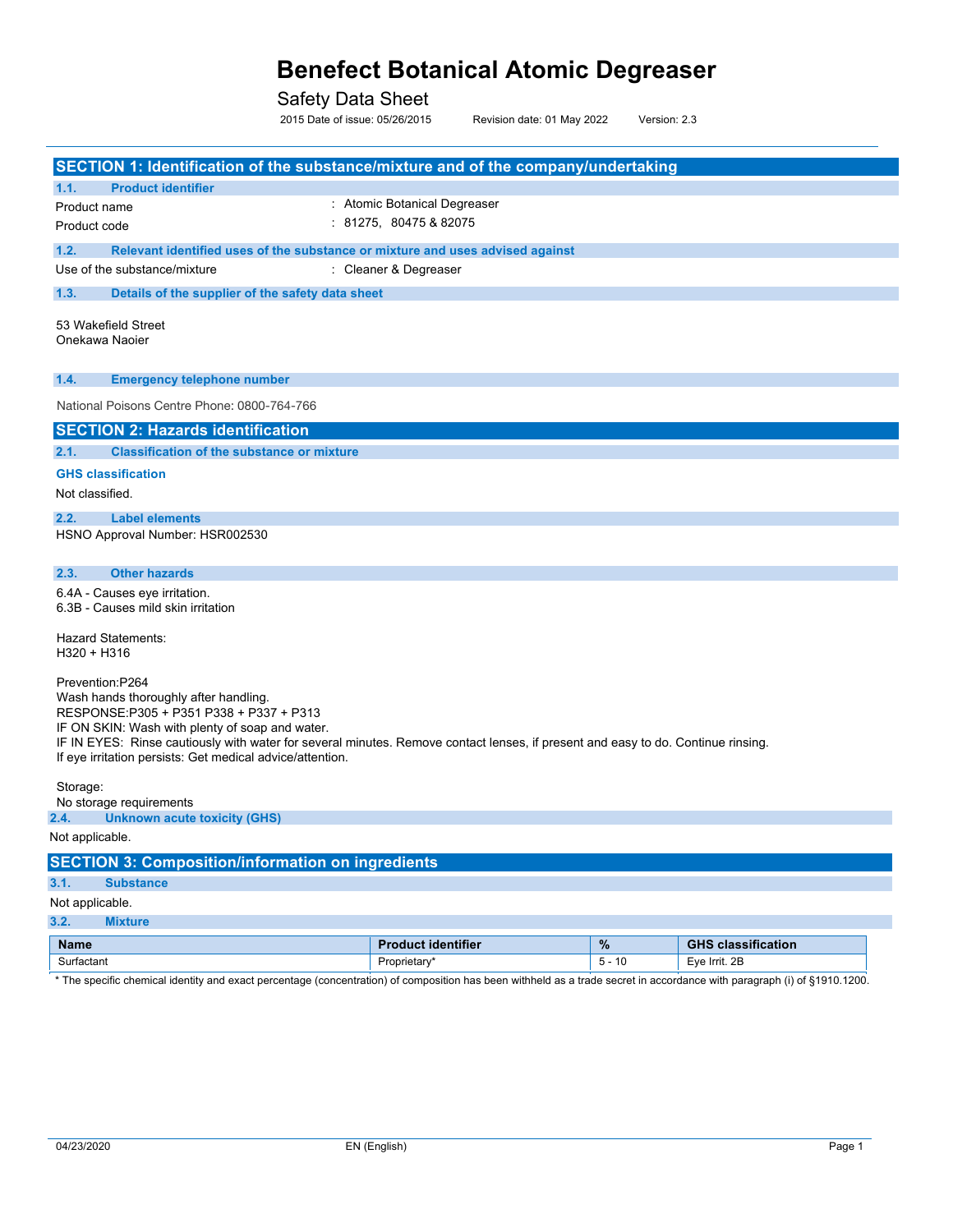Safety Data Sheet<br>according to the Hazard Communication Standard (CFR29 1910.1200) HazCom 2012 WHMIS 2015

|      | <b>SECTION 4: First aid measures</b>                        |                                                                                                                                                                                                  |
|------|-------------------------------------------------------------|--------------------------------------------------------------------------------------------------------------------------------------------------------------------------------------------------|
| 4.1. | <b>Description of first aid measures</b>                    |                                                                                                                                                                                                  |
|      | First-aid measures after inhalation                         | : If breathing is difficult, remove victim to fresh air and keep at rest in a position comfortable for<br>breathing. Get medical advice/attention if you feel unwell.                            |
|      | First-aid measures after skin contact                       | : If irritation occurs, flush skin with plenty of water. Call a physician if irritation persists.                                                                                                |
|      | First-aid measures after eye contact                        | : If irritation occurs, flush eyes with plenty of water. Remove contact lenses, if worn.<br>If irritation persists, get medical attention.                                                       |
|      | First-aid measures after ingestion                          | : If swallowed, do NOT induce vomiting unless directed to do so by medical personnel. Never give<br>anything by mouth to an unconscious person. Get medical advice/attention if you feel unwell. |
| 4.2. | Most important symptoms and effects, both acute and delayed |                                                                                                                                                                                                  |
|      | Symptoms/injuries after inhalation                          | : May cause temorary irritation.                                                                                                                                                                 |
|      | Symptoms/injuries after skin contact                        | : May cause temporary irritation. Symptoms may include redness, drying,<br>defatting and cracking of the skin.                                                                                   |
|      | Symptoms/injuries after eye contact                         | : May cause temporary irritation. Symptoms may include discomfort or pain, excess blinking<br>and tear production, with possible redness and swelling.                                           |
|      | Symptoms/injuries after ingestion                           | : May cause temporary stomach distress, nausea or vomiting.                                                                                                                                      |

**4.3. Indication of any immediate medical attention and special treatment needed**

Symptoms may not appear immediately. In case of accident or if you feel unwell, seek medical advice immediately (show the label or SDS where possible).

| <b>SECTION 5: Firefighting measures</b> |                                                                                                                       |  |  |  |
|-----------------------------------------|-----------------------------------------------------------------------------------------------------------------------|--|--|--|
| 5.1.<br><b>Extinguishing media</b>      |                                                                                                                       |  |  |  |
| Suitable extinguishing media            | : Treat for surrounding material.                                                                                     |  |  |  |
| Unsuitable extinguishing media          | : None known.                                                                                                         |  |  |  |
| 5.2.                                    | Special hazards arising from the substance or mixture                                                                 |  |  |  |
| Fire hazard                             | : Products of combustion may include, and are not limited to: oxides of carbon.                                       |  |  |  |
| 5.3.<br><b>Advice for firefighters</b>  |                                                                                                                       |  |  |  |
| Protection during firefighting          | : Keep upwind of fire. Wear full fire fighting turn-out gear (full Bunker gear) and respiratory<br>protection (SCBA). |  |  |  |
|                                         |                                                                                                                       |  |  |  |

| <b>SECTION 6: Accidental release measures</b> |                                                                     |                                                                                                                         |  |  |
|-----------------------------------------------|---------------------------------------------------------------------|-------------------------------------------------------------------------------------------------------------------------|--|--|
| 6.1.                                          | Personal precautions, protective equipment and emergency procedures |                                                                                                                         |  |  |
|                                               | General measures                                                    | : Use personal protection recommended in Section 8. Isolate the hazard area and deny entry to<br>unnecessary personnel. |  |  |
| 6.2.                                          | Methods and material for containment and cleaning up                |                                                                                                                         |  |  |
| For containment                               |                                                                     | : Contain and/or absorb spill, then place in a suitable container.                                                      |  |  |
|                                               | Methods for cleaning up                                             | : Thoroughly wash the area with water after a spill or leak.                                                            |  |  |
| 6.3.                                          | <b>Reference to other sections</b>                                  |                                                                                                                         |  |  |

See section 8 for further information on protective clothing and equipment and section 13 for advice on waste disposal.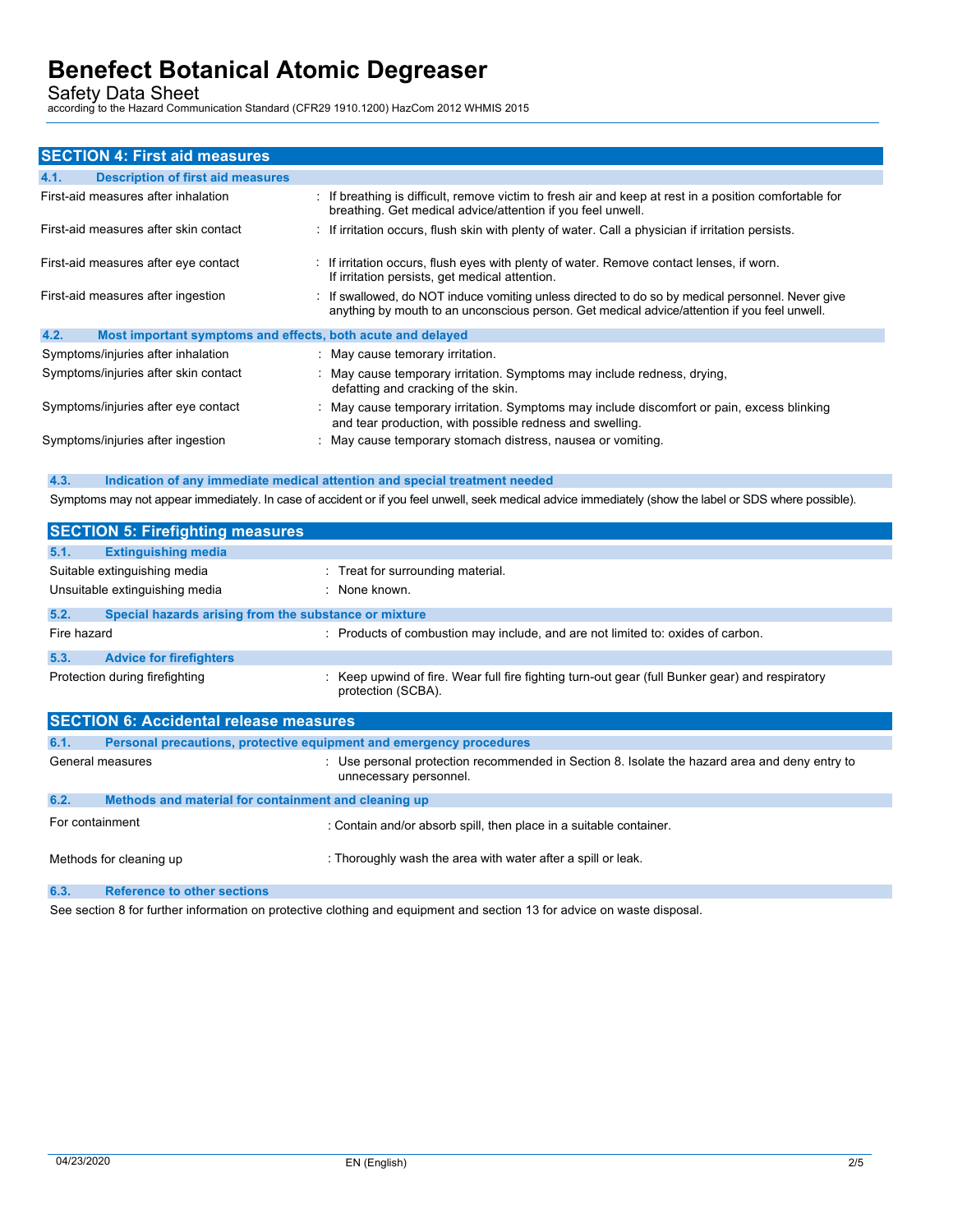Safety Data Sheet<br>according to the Hazard Communication Standard (CFR29 1910.1200) HazCom 2012 WHMIS 2015

| <b>SECTION 7: Handling and storage</b>                        |                |                                                                                                    |
|---------------------------------------------------------------|----------------|----------------------------------------------------------------------------------------------------|
| <b>Precautions for safe handling</b><br>7.1.                  |                |                                                                                                    |
| Precautions for safe handling                                 |                | : Avoid prolonged contact with skin and eyes. Do not swallow. Handle and open container with care. |
| Hygiene measures                                              |                | : General hygiene is normally adequate.                                                            |
| 7.2.                                                          |                | Conditions for safe storage, including any incompatibilities                                       |
| Storage conditions                                            |                | : Keep out of the reach of children. Keep container tightly closed. Store at room temperature.     |
| 7.3.<br><b>Specific end use(s)</b>                            |                |                                                                                                    |
| Not available.                                                |                |                                                                                                    |
| <b>SECTION 8: Exposure controls/personal protection</b>       |                |                                                                                                    |
| 8.1.<br><b>Control parameters</b>                             |                |                                                                                                    |
| <b>Surfactant (Proprietary)</b>                               |                |                                                                                                    |
| <b>ACGIH</b>                                                  | Not applicable |                                                                                                    |
| <b>OSHA</b>                                                   | Not applicable |                                                                                                    |
|                                                               |                |                                                                                                    |
| 8.2.<br><b>Exposure controls</b>                              |                | : General ventilation adequate under normal conditions of use.                                     |
| Appropriate engineering controls                              |                | : Suitable gloves are recommended due to concentrated surfactants.                                 |
| Hand protection                                               |                | Safety glasses or goggles are recommended due to concentrated surfactants.                         |
| Eye protection                                                |                |                                                                                                    |
| Skin and body protection                                      |                | : Suitable protective clothing as required by employer code.                                       |
| Respiratory protection                                        |                | None necessary under normal conditions of use.                                                     |
| Environmental exposure controls                               |                | Maintain levels below Community environmental protection thresholds.                               |
| Other information                                             |                | : Handle according to established industrial hygiene and safety practices.                         |
| <b>SECTION 9: Physical and chemical properties</b>            |                |                                                                                                    |
| 9.1.<br>Information on basic physical and chemical properties |                |                                                                                                    |
| Physical state                                                |                | : Liquid                                                                                           |
| Appearance<br>Colour                                          |                | Clear                                                                                              |
| Odour                                                         |                | : Amber / Hazy<br>No data available                                                                |
| Odour threshold                                               |                | Slight, detergent                                                                                  |
| pH                                                            |                | $: 9 - 10$                                                                                         |
| Melting point                                                 |                | : No data available                                                                                |
| Freezing point                                                |                | No data available                                                                                  |
| Boiling point                                                 |                | : No data available                                                                                |
| Flash point                                                   |                | No data available                                                                                  |
| Relative evaporation rate (butylacetate=1)                    |                | : No data available                                                                                |
| Flammability (solid, gas)                                     |                | Not flammable                                                                                      |
| <b>Explosive limits</b>                                       |                | No data available                                                                                  |
| <b>Explosive properties</b>                                   |                | No data available                                                                                  |
| Oxidising properties                                          |                | No data available                                                                                  |
| Vapour pressure                                               |                | No data available                                                                                  |
| Relative density                                              |                | : 1.02                                                                                             |
| Relative vapour density at 20 °C                              |                | No data available                                                                                  |
| Solubility                                                    |                | : Soluble                                                                                          |
| Partition coefficient: n-octanol/water                        |                | : No data available                                                                                |
| Log Kow                                                       |                | : No data available                                                                                |
| Auto-ignition temperature                                     |                | : No data available                                                                                |
| Decomposition temperature                                     |                | No data available                                                                                  |
| Viscosity                                                     |                | : No data available                                                                                |
| 9.2.<br><b>Other information</b>                              |                |                                                                                                    |
|                                                               |                |                                                                                                    |

No additional information available.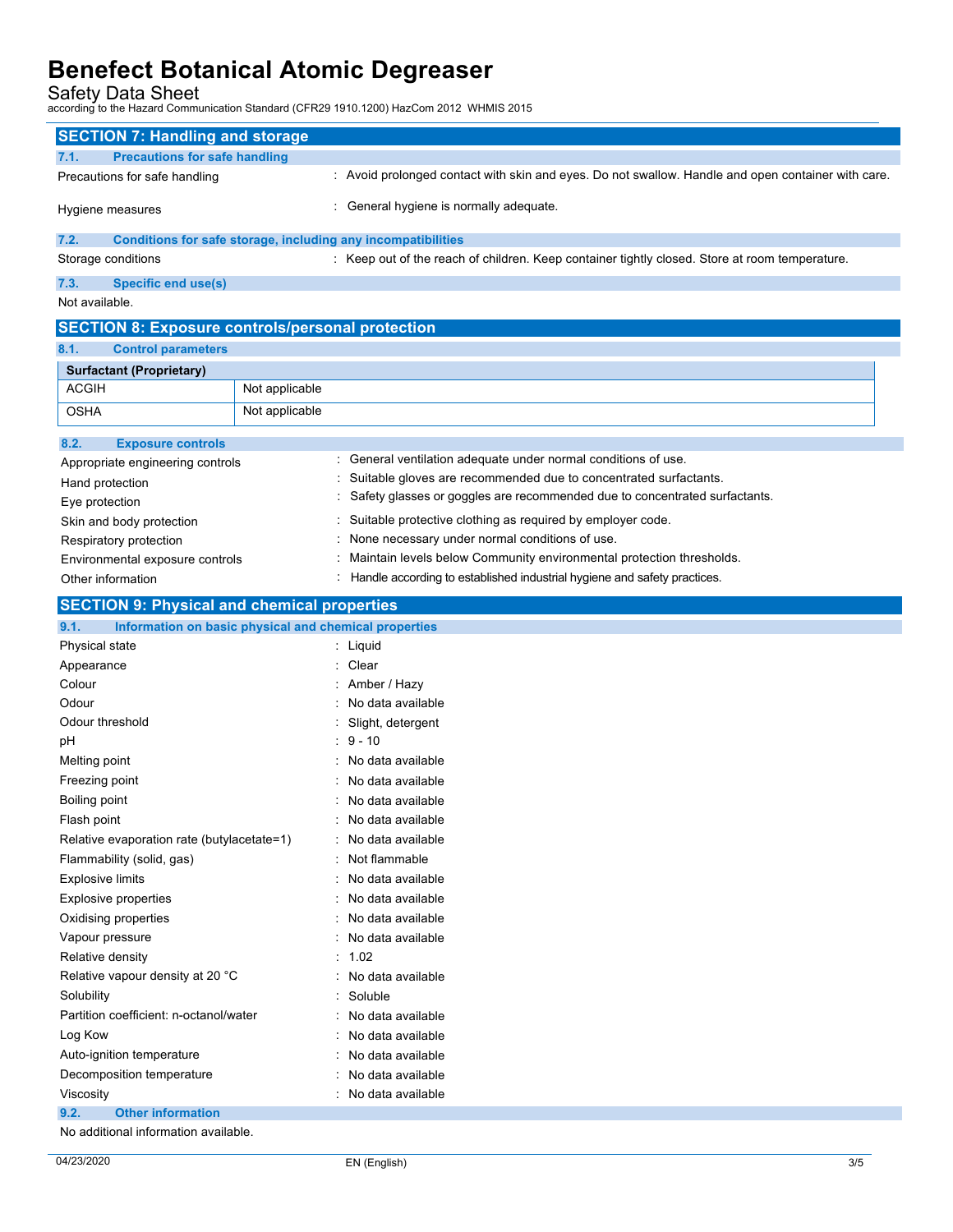Safety Data Sheet<br>according to the Hazard Communication Standard (CFR29 1910.1200) HazCom 2012 WHMIS 2015

| <b>SECTION 10: Stability and reactivity</b>                                                                |                                                                                                                                                      |
|------------------------------------------------------------------------------------------------------------|------------------------------------------------------------------------------------------------------------------------------------------------------|
| 10.1.<br><b>Reactivity</b>                                                                                 |                                                                                                                                                      |
| No dangerous reaction known under conditions of normal use.                                                |                                                                                                                                                      |
| 10.2.<br><b>Chemical stability</b>                                                                         |                                                                                                                                                      |
| Stable under normal storage conditions.                                                                    |                                                                                                                                                      |
| 10.3.<br><b>Possibility of hazardous reactions</b>                                                         |                                                                                                                                                      |
| No dangerous reaction known under conditions of normal use.                                                |                                                                                                                                                      |
| 10.4.<br><b>Conditions to avoid</b>                                                                        |                                                                                                                                                      |
| Incompatible materials. Do not mix with other chemicals.                                                   |                                                                                                                                                      |
| 10.5.<br><b>Incompatible materials</b>                                                                     |                                                                                                                                                      |
| Strong oxidizers. Acids.                                                                                   |                                                                                                                                                      |
| <b>Hazardous decomposition products</b><br>10.6.<br>May include, and are not limited to: oxides of carbon. |                                                                                                                                                      |
|                                                                                                            |                                                                                                                                                      |
| <b>SECTION 11: Toxicological information</b>                                                               |                                                                                                                                                      |
| 11.1.<br>Information on toxicological effects                                                              |                                                                                                                                                      |
| Acute toxicity                                                                                             | : Not classified.                                                                                                                                    |
| <b>Benefect Botanical Atomic Degreaser</b>                                                                 |                                                                                                                                                      |
| LD50 oral rat                                                                                              | > 2000 mg/kg                                                                                                                                         |
| LD50 dermal rabbit                                                                                         | > 2000 mg/kg                                                                                                                                         |
| LC50 inhalation rat                                                                                        | $> 20$ mg/l/4h                                                                                                                                       |
| <b>Surfactant (Proprietary)</b>                                                                            |                                                                                                                                                      |
| LD50 oral rat                                                                                              | > 2000 mg/kg                                                                                                                                         |
| Skin corrosion/irritation                                                                                  | Based on available data, the classification criteria are not met.                                                                                    |
| Serious eye damage/irritation                                                                              | Based on available data, the classification criteria are not met.                                                                                    |
| Respiratory or skin sensitisation                                                                          | Based on available data, the classification criteria are not met.                                                                                    |
| Germ cell mutagenicity                                                                                     | Based on available data, the classification criteria are not met.                                                                                    |
| Carcinogenicity                                                                                            | Based on available data, the classification criteria are not met.                                                                                    |
| Reproductive toxicity                                                                                      | Based on available data, the classification criteria are not met.                                                                                    |
| Specific target organ toxicity (single exposure)                                                           | Based on available data, the classification criteria are not met.<br>Based on available data, the classification criteria are not met.               |
| Specific target organ toxicity (repeated exposure)<br>÷<br>Aspiration hazard                               | Based on available data, the classification criteria are not met.                                                                                    |
| Symptoms/injuries after inhalation                                                                         | May cause temporary rritation.                                                                                                                       |
| Symptoms/injuries after skin contact                                                                       | May cause temporary irritation. Symptoms may include redness, drying, defatting                                                                      |
|                                                                                                            | and cracking of the skin.                                                                                                                            |
| Symptoms/injuries after eye contact                                                                        | May cause temporary irritation. Symptoms may include discomfort or pain, excess<br>blinking and tear production, with possible redness and swelling. |
| Symptoms/injuries after ingestion                                                                          | : May cause temporary stomach distress, nausea or vomiting.                                                                                          |